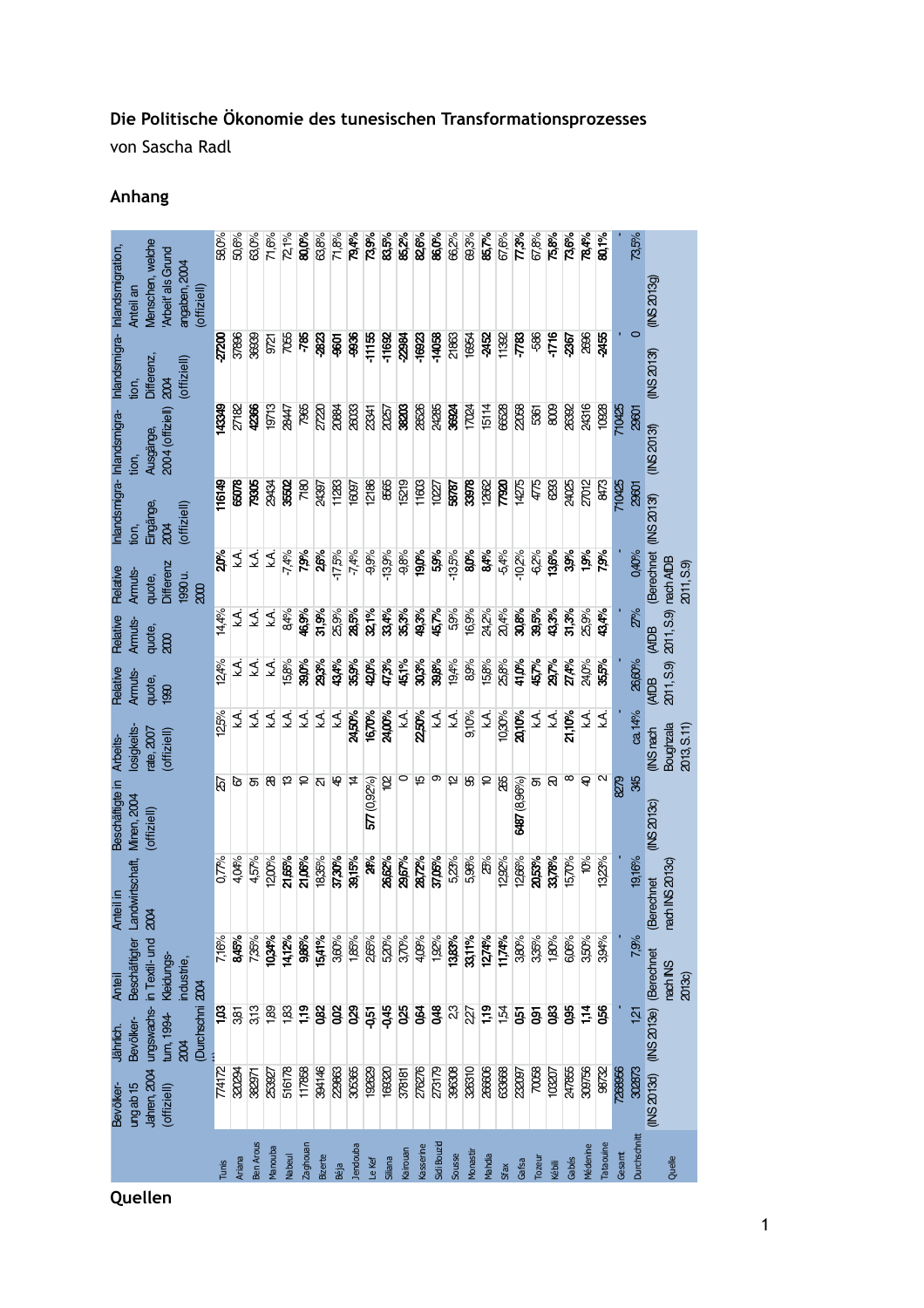**AfDB (2001)**: *Tunisia. Agricultural Sector Adjustment Programme. Project Performance Evaluation Report.* http://www.afdb.org/fileadmin/uploads/afdb/ Documents/EvaluationReports/00702707-ENTUNISIA-AGRICULTURAL-SECTOR-ADJUSTMENT-PROGRAMME.PDF, (zuletzt abgerufen: 1.10.2014).

**AfDB (2011)**: *Economic Brief. Poverty and Inequality in Tunisia, Morocco and Mauritania.* http://www.afdb.org/fileadmin/uploads/afdb/Documents/Publications/ North%20Africa%20Pverty%20Anglais%20ok\_North%20Africa%20Quaterly %20Analytical.pdf, (zuletzt abgerufen: 01.10.2014).

**AfDB (2014)**: *Open Data for Africa. Olive Oil Price.* http://opendataforafrica.org/ IMFPCP2014Jan/imf-primary-commodity-prices-january-2014, (zuletzt abgerufen: 01.10.2014).

**African Manager (2010):** *Tunisia. WEF ranks Tunisia as the most competitive country in Africa and Maghreb.* http://www.africanmanager.com/site\_eng/ detail\_article.php?art\_id=15506, (zuletzt abgerufen: 01.10.2014).

**Aggestam, Karen et al. (2009)**: *The Arab State and Neo-Liberal Globalization*. In: Guazzone, Laura; Daniela Pioppi: The Arab State and Neo-Liberal Globalization. The Restructuring of State Power in the Middle East. Southern Court: Ithaca Press. S. 325-350.

**Aita, Samir (2008)**: *Employment and Labor Law in the Arab Mediterranean Countries and the Euromediterranean Partnership.* Fundación Paz y Solidaridad Serafín Aliaga de Comisiones Obreras: Madrid. (Online abrufbar unter: http://www.ccoo.es/ comunes/recursos/1/

doc15393\_Employment\_and\_Labor\_Law\_in\_the\_Aab\_Mediterranean\_Countries\_and\_t he\_ Euromediterranean\_Partnership.pdf).

**Alexander, Chris (2002):** *Enterprise Reform and Labor in North Africa.* In: Cook, Linda; Marsha Posusney (Hrsg.) (2002): Privatizaion and Labor. Responses and Consequences in Global Perspective. Northampton: Edward Elgar Publishing. S. 83-110.

**Alexander, Christopher (2010):** *Tunisia. Stability and reform in the modern Maghreb.* Abington: Routledge.

**Amnesty (2009)**: *Amnesty Report 2009. Tunisia.* http://www.amnesty.de/ jahresbericht/2009/tunesien, (zuletzt abgerufen: 01.10.2014).

**Ayeb, Habib (2012a)**: *Agricultural Policies in Tunisia, Egypt, and Morocco: Between Food Dependency and Social Marginalization.* In: Reversing the Vicious Circle in North Africa's Political Economy, Confronting Rural, Urban, and Youth-Related Challenges. Mediterranean Paper Series, May 2012, S.: 5-11. (Online abrufbar unter: http:// www.isn.ethz.ch/DigitalLibrary/Publications/Detail/?ots591=0c54e3b3-1e9cbe1e-2c24a6a8c7060233&lng =en&id=142361).

**Ayeb, Habib (2012b):** *The marginalization of the small peasantry. Egypt and Tunisia.* In: Bush, Ray; Habib Ayeb (Hrsg.) (2012): Marginality and Exclusion in Egypt. Cairo: The American University in Cairo Press

**Bass, Hans-Heinrich (2011)**: *Finanzmärkte als Hungerverursacher.* http://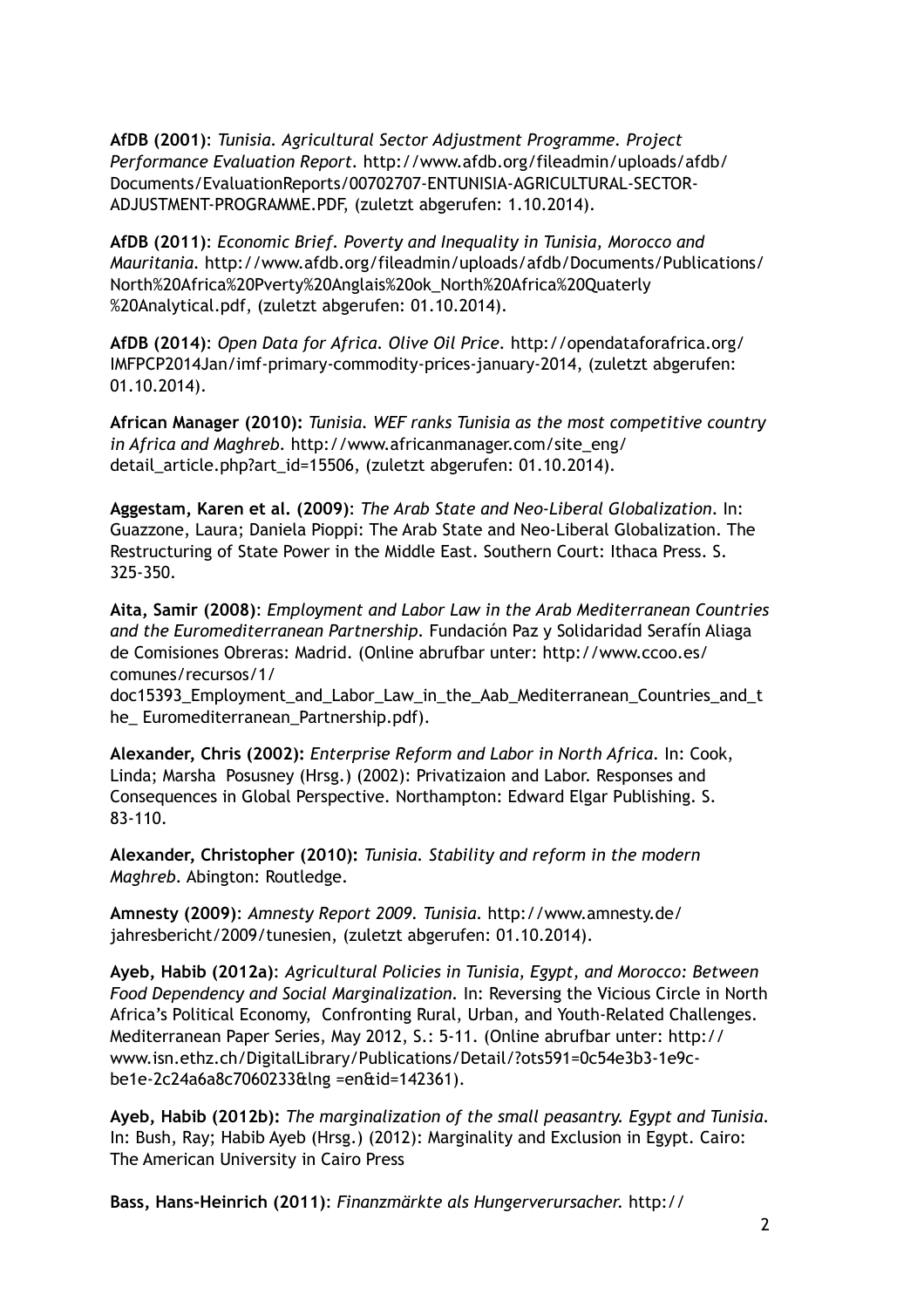www.welthungerhilfe.de/fileadmin/user\_upload/Mediathek/ Studie\_Nahrungsmittelspkulation\_Bass.pdf, (zuletzt abgerufen: 01.10.2014).

**Battesti, Vincent (2011):** *The Power of a Disappearance: Water in the Jerid Region of Tunisia.* In: Johnston, B.R. et al. (2012): Water, Cultural Diversity, and Global Environmental Change. Emerging Trends, Sustainable Futures? Dordrecht: Springer

**Beaugé, Florence (2008)**: *Troubles sociax meurtriers au Maroc et en Tunisie.* http://www.lemonde.fr/afrique/article/2008/06/09/troubles-sociaux-meurtriers-aumaroc-eten-tunisie\_1055648\_3212.html, (zuletzt abgerufen: 01.10.2014).

**Bédoui, Abdeljélil (2000)**: Tunesiens Ökonomie am Scheideweg. In: INAMO, 22/2000, S.11-15.

**Ben Salem, Lilia (2010)**: *Tunisia*. In: Kelly, Sanja; Breslin, Julia: Women's Rights in the Middle East and North Africa. Progress amid Resistance. New York: Freedom House; Lanham: Rowman & Littlefield. S.487- 417 (Online abrufbar unter: http:// www.freedomhouse.org//default/files/inline\_images/Tunisia.pdf, Seitenzählung erfolgte nach Onlineausgabe).

**Bouaouaja, Mohammed (1988)**: *Privatization in Tunisia: Objectives and Limits.* In: El-Naggar, Said (Hrsg.): Privatization and Structural Adjustment in the Arab Countries. Washington: International Monetary Found.

**Boughzala, Mongi (2013)**: *Youth Employment and Economic Transition in Tunisia.* http://www.brookings.edu/~/media/research/files/papers/2013/1/youth %20employment%2tunisia%20boughzala/01%20youth%20employment%20tunisia %20boughzala, (zuletzt abgerufen: 01.10.2014).

**Bush, Ray (2010)**: Food Riots. Poverty, Power and Protest. In: Journal of Agrarian Change, Vol. 10 No. 1, S.119–129.

**Clausing, Peter (2010)**: *Mit Gewalt gegen Hunger.* http://www.agfriedensforschung.de/themen/Armut/hungerkrise.html, (zuletzt abgerufen: 01.10.2014).

**Code d'Incitations aux Investissements (2012)**: *Code d'Incitations aux Investissements.* http://www.tunisieindustrie.nat.tn/fr/download/CFGA/Code.pdf, (zuletzt abgerufen: 01.10.2014).

**CPG (2009)**: *CPG Natural Phosphate Production*. http://www.gct.com.tn/english/ wcpg.htm, (zuletzt abgerufen: 01.10.2014).

**DG Agriculture and Rural Development (2012***): Economic analysis of the olive sector.* http://ec.europa.eu/agriculture/olive-oil/economic-analysis\_en.pdf, (zuletzt abgerufen: 01.10.2014).

**Erbil, Can (2006)**: *The Consequences of Trade Liberalisation in the Textiles and Clothing Sector in Mediterranean Countries.* In: Mediterranean Yearbook 2006, Januar 2006, S. 161-166 (Online abrufbar unter: https://www2.bc.edu/can-erbil/ Site/Research\_files/aErbil.pdf).

**EU (1998):** *Declaration. Euro- Mediterranean Agreement.* http:// trade.ec.europa.eu/doclib/docs/2006/march/tradoc\_127986.pdf, (zuletzt abgerufen: 01.10.2014).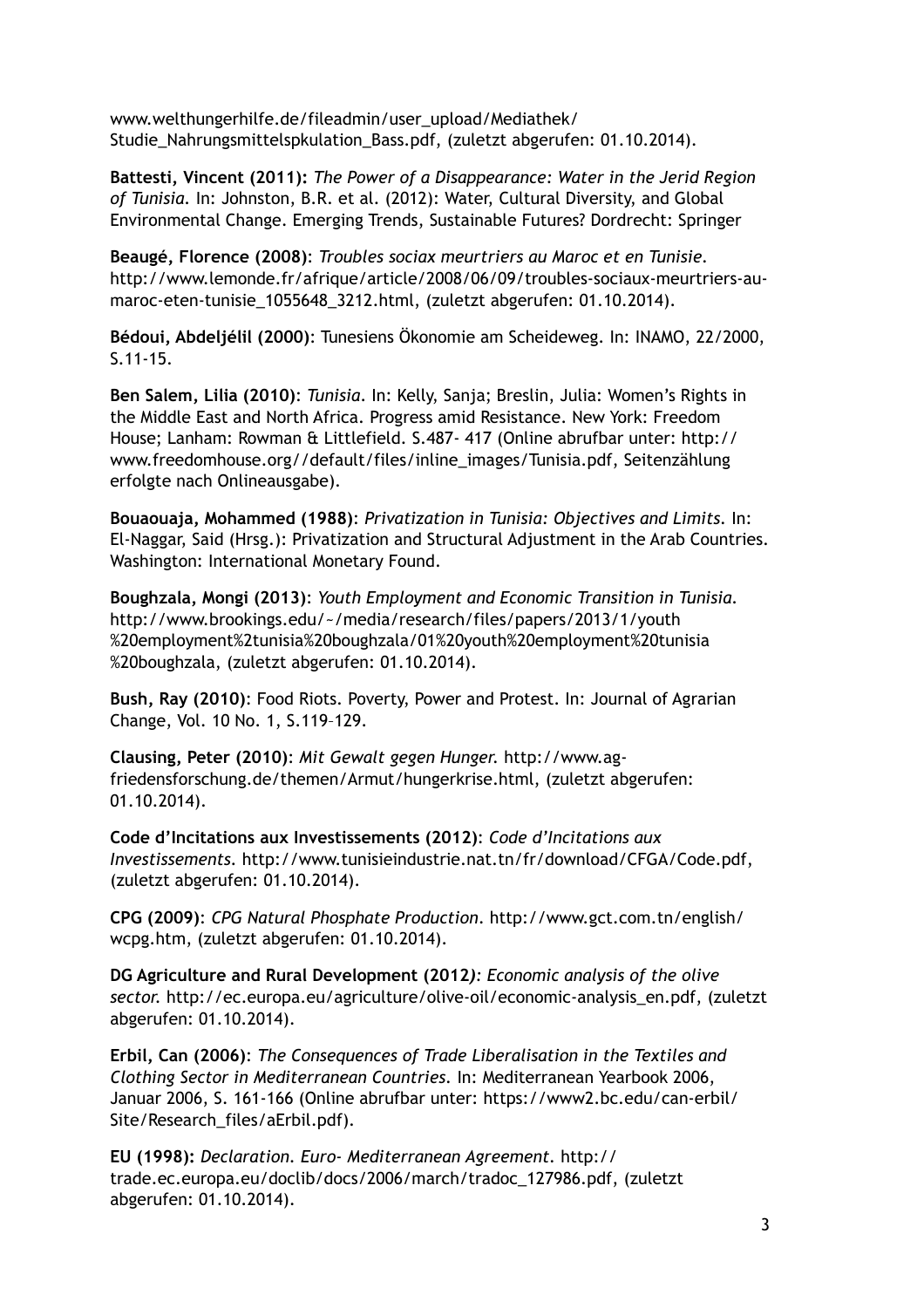**EU Strategy Paper Tunisia (2006)**: *European Neighbourhood and Partnership Instrument.* Tunisia. http://eeas.europa.eu/enp/pdf/pdf/country/ enpi\_csp\_nip\_tunisia\_summary\_en.pdf, (zuletzt abgerufen: 01.10.2014).

**FAOSTAT (2014):** *Production Crops*. http://faostat.fao.org/site/567/ DesktopDefault.aspx?PageID=567#ancor, (zuletzt abgerufen: 01.10.2014, Anmerkung: Ab Ende Oktober 2014 wird die hier benutzte Seitenversion nicht mehr aktualisiert).

**Gana, Alia (2002)**: *Processes of Liberalization and Familiy Farm Restructuring in Tunisia.* In: Cristovao, Artur; Luigi Omodei Zorini (2003): Farming and Rural Systems Research and Extension. Local Identities and Globalisation. Florenz: IFSA. (Online abrufbar unter: http://ifsa.boku.ac.at/cms/fileadmin/ Proceeding2002/2002\_WS02\_09\_Alia-Gana.pdf)

**Gantin, Karine; Omeyya Seddik (2008)**: *La révolte du "peuple des mines" en Tunisie.* http://nawaat.org/portail/2008/07/04/la-revolte-du-peuple-des-mines-en-tunisie/, (zuletzt abgerufen: 01.10.2014).

**Gobe, Eric (2011):** *The Gafsa Mining Basin between Riots and a Social Movement: meaning and significance of a protest movement in Ben Ali's Tunisia.* http:// hal.archivesouvertes.fr/docs/00/55/78/26/PDF/

Tunisia\_The\_Gafsa\_mining\_basin\_beteen\_Riots\_and\_Social\_Movement.pdf, (zuletzt abgerufen: 01.10.2014).

**Hibou, Béatrice (2011a)**: *The force of obedience.* Cambdridge: Polity Press.

**Hibou, Béatrice; Meddeb, Hamza; Hamdi, Mohamed (2011b):** *Tunisia after 14 January and its social and political Economy. The Issues at Stake in a Reconfiguration of European Policy.* Copenhagen: Euro- Mediterranean Human Rights Network.

**IMF (2013):** *Letter of Intent, Memorandum of Economic and Financial Policies, and Technical Memorandum of Understanding.* http://www.imf.org/external/np/loi/ 2013/tun/052413.pdf, (zuletzt abgerufen: 01.10.2014)

**IMF (2014)**: *Subsidy Reform in the Middle East and North Africa. Recent Progress and Challenges Ahead.* http://www.imf.org/external/pubs/ft/dp/ 2014/1403mcd.pdf, (zuletzt abgerufen: 01.10.2014).

**INS (2012)**: Evolution de l'emploi salarié formel du secteur privé selon l'activité principale http://www.ins.nat.tn/indexfr.php, (zuletzt abgerufen: 01.10.2014).

**INS (2013a)**: *Répartition de la population occupée par gouvernorat et secteur d'activité.* http://www.ins.nat.tn/fr/rgph2.6ens.php?Code\_indicateur=0306013, (zuletzt abgerufen: 01.10.2014).

**INS (2013b)**: *Migration intérieure.* http://www.ins.nat.tn/fr/district\_rgph1.php? Code\_indicateur=0326002&cmod3=00000&id= 36, (zuletzt abgerufen: 01.10.2014).

**INS (2013c)**: *Caractéristiques économiques de la population. Répartition de la population occupée par gouvernorat et secteur d'activité.* http://www.ins.nat.tn/fr/ rgph2.6ens.php?Code\_ indicateur=0306013, (zuletzt abgerufen: 01.10.2014).

**INS (2013d)**: *Caractéristiques démographiques de la population. Répartititon de la population âgée de 15 ans et plus par gouvernorat et état matrimonial.* http://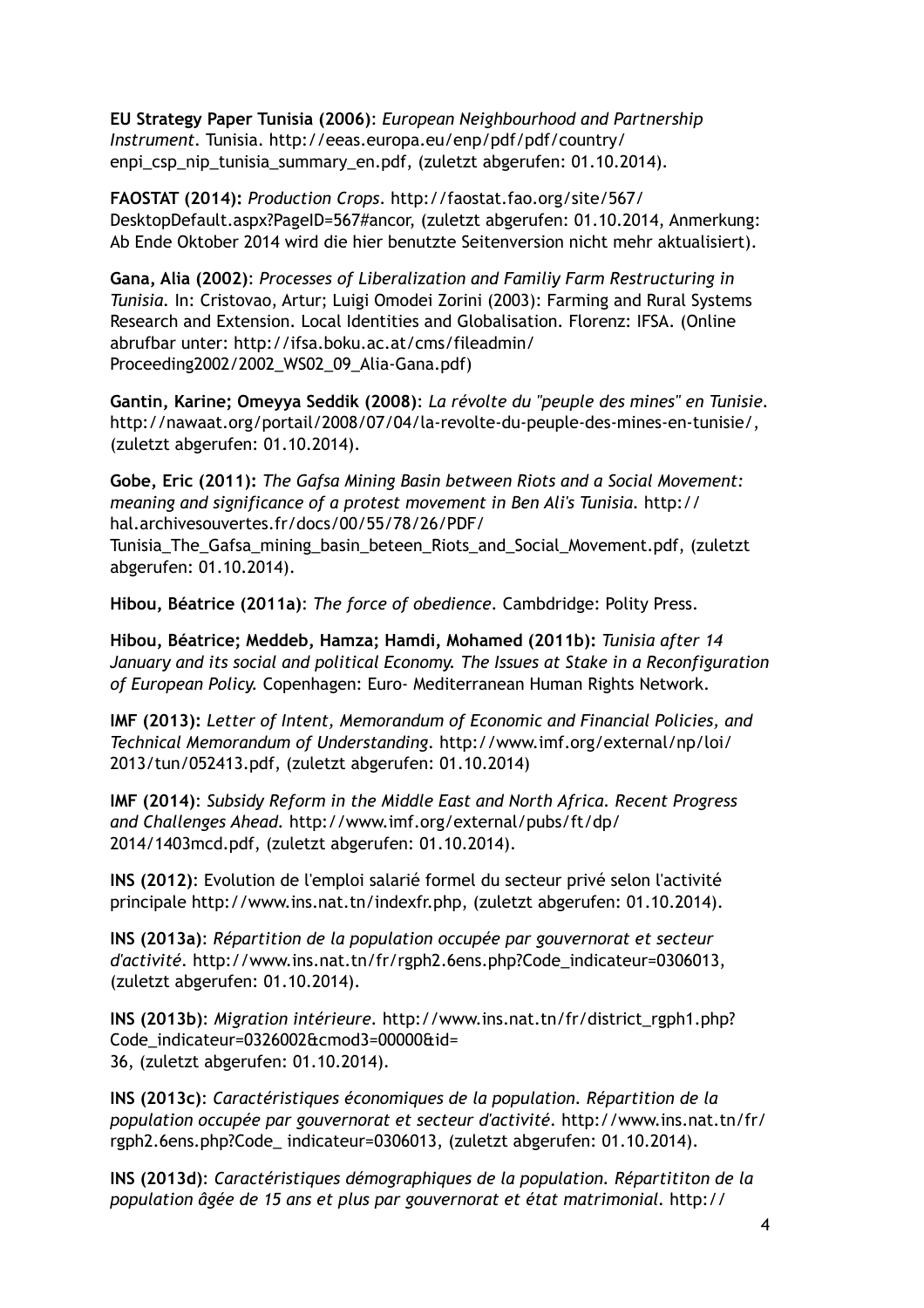www.ins.nat.tn/fr/rgph2.2ens.php?Code\_indicateur=0302013, (zuletzt abgerufen: 01.10.2014).

**INS (2013e)**: *Demographic characteristics of the population. Population, proportional distribution and growth rate by governorate.* http://www.ins.nat.tn/ en/rgph2.php?Code\_indicateur=0302024, (zuletzt abgerufen: 01.10.2014).

**INS (2013f)**: *Migration intérieure.* http://www.ins.nat.tn/fr/district\_rgph1.php? Code\_indicateur=0326002&cmod3=00000&id=36, (zuletzt abgerufen: 01.10.2014).

**INS (2013g)**: *Internal migration and immigration. Distribution of outgoing immigrants by cause of immigration.* http://www.ins.nat.tn/en/district\_rgph1.php? Code\_indicateur=0326020&cmod3=00000&id=36, (zuletzt abgerufen: 01.10.2014).

**INS (2014a)**: *Exportations mensuelles par groupement sectoriel d'activité. Mines, phosphates et dérivés.* http://www.ins.nat.tn/fr/serie\_conj2.2.php? cod\_indic=1803010&code\_m=04906, (zuletzt abgerufen: 01.10.2014).

**INS (2014b)**: *Principaux produits exportés: Mines, Phosphate et dérivés.* http:// www.ins.nat.tn/fr/serie\_annuelle.php?Code\_indicateur=1805013, (zuletzt abgerufen: 01.10.2014).

**INS (2015):** *Balance Commerciale.* http://www.ins.nat.tn/fr/serie\_conj2.0.php? cod\_indic=1801080, (zuletzt abgerufen: 24.03.2015)

**Jbili, Abdelali; Klaus Enders (1996)**: *The Association Agreement between Tunisia and the European Union.* In: Finance and Development, September Vol. 33, No3, S. 18-20 (Online abrufbar unter: https://www.imf.org/external/pubs/ft/fandd/ 1996/09/pdf/jbili.pdf).

**Kelly, Colin P. et al. (2015):** *Climate change in the Fertile Crescent and implications of the recent Syrian drought*. In: PNAS, vol. 112, no.11, S. 3241–3246.

**King, Stephen (2003):** *Liberalization against Democracy. The Local Politics of Economic Reform in Tunisia.* Bloomington: Indiana University Press.

**Mahmoud, Manal (2005)**: *Economic Research Forum. Selected Papers From The 11th Annual Conference*. The Economic Research Forum: Cairo. (Online abrufbar unter: http://www.erf.org.eg/CMS/uploads/pdf/Proceedings%20Volume%2011.pdf).

**Marouani, Mohamed Ali (2007)**: *Is the End of the MFA a threat for the Tunisian Economy?* http://basepub.dauphine.fr/xmlui/bitstream/handle/ 123456789/4345/200705.pdf.txt?sequence=3, (zuletzt abgerufen: 01.10.2014).

**Maurer, Klaus (2013)**: *Where Is the Risk? Is Agricultural Banking Really More Difficult than Oher Sectors?* In: Köhn, Doris (Hrsg.) (2014): Finance for Food. Towards New Agricultural and Rural Finance. Heidelberg: Springer.

**Murphy, Emma (1999):** *Economic and Political Change in Tunisia. From Bourguiba to Ben Ali*. London: Macmillian Press Ltd.

**Miladi, Noureddine (2011)**: *Tunisia: A media led revolution.* http:// www.aljazeera.com/indepth/opinion/2011/01/2011116142317498666.html., (zuletzt abgerufen: 01.10.2014).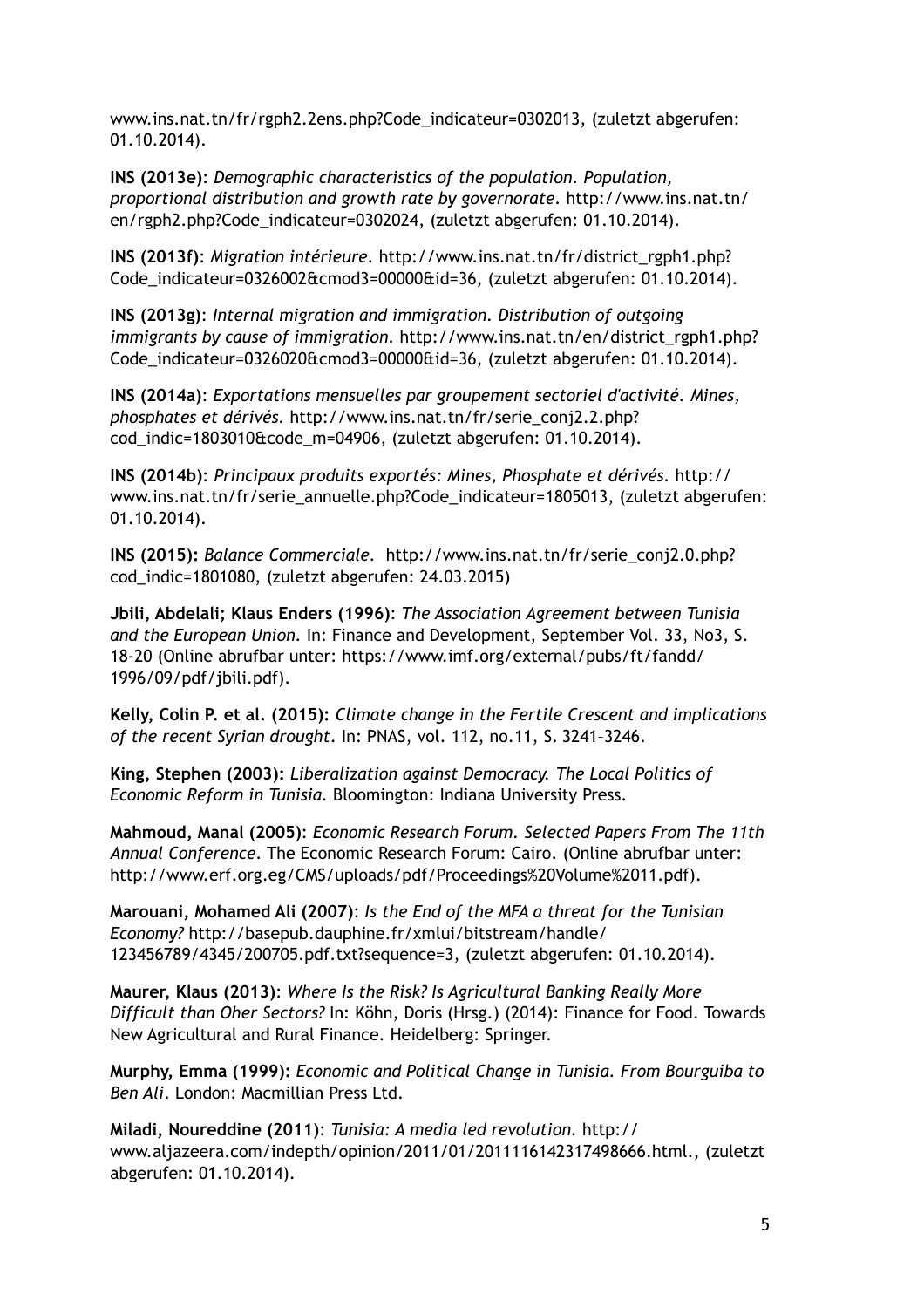**Nawaat (2008)**: *Tunisie: Arrestation de Adnane Hajji, porte parole du mouvement de protestation sociale dans le bassin minier de Gafsa.* http://nawaat.org/portail/ 2008/06/23/tunisie-arrestation-de-adnane-hajji-porte-parole-du-mouvement-deprotestationsociale-dans-le-bassin-minier-de-gafsa/, (zuletzt abgerufen: 01.10.2014).

**Open Financial Data Project (2014)**: *CBOT Wheat Futures, Continuous Contract #1 (W1) (Front Month)*. http://www.quandl.com/OFDP/FUTURE\_W1-CBOT-Wheat-Futures-ContinuousContract-1-W1-Front-Month, (zuletzt abgerufen: 01.10.2014).

**Overbeek, Henk (2008):** *Rivalität und ungleiche Entwicklung. Einführung in die internationale Politik aus der Sicht der internationalen politischen Ökonomie.* Wiesbaden: VS Verlag für Sozialwissenschaften.

**Perkins, Kenneth (2004)**: *A History of modern Tunisia.* Cambridge: Cambridge University Press.

**Radhouane, Leila (2013**): *Climate change impacts on North African countries and on some Tunisian economic sectors*. In: Journal of Agriculture and Environment for International Development, 2013-107 (1), S.101-113 (Online abrufbar unter: http:// www.iao.florence.it/ojs/index.php/JAEID/article/view/123/106).

**Raghavan, Sudarsan (2011)**: *A lost generation of young people of Tunisia discuss grievances that led to their revolution.* http://www.washingtonpost.com/wp-dyn/ content/article/2011/01/20/AR2011012005579.html, (zuletzt abgerufen: 01.10.2014).

**Schmid, Bernard (2008)**: *Soziale Revolten im Maghreb.* http:// www.trend.infopartisan.net/trd7808/t197808.html, (zuletzt abgerufen: 01.10.2014).

**Schmid, Bernard (2009)**: *Gafsa in Tunesien. Terror-Urteil gegen Gewerkschaftler/ innen und Teilnehmer am Massenprotest im tunesischen Bergbaubecken.* http:// www.trend.infopartisan.net/trd0109/t180109.html, (zuletzt abgerufen: 01.10.2014).

**Tovias, Alfred (1996)**: *The economic impact of the Euro- Mediterreanean free trade area on Mediterranean non-member countries.* In: Mediterranean Politics, 2:1, S. 113-128.

**Wandler, Reiner (2011)**: *Es gab keine Anführer.* http://www.taz.de/!64308/, (zuletzt abgerufen: 01.10.2014).

**Weltbank (1984)**: *Project Completion Report. Tunisia- Gafsa Phosphate Project.* http://wwwwds.worldbank.org/external/default/WDSContentServer/WDSP/IB/ 1984/06/01/00009265\_3970904163152/Rendered/PDF/multi\_page.pdf, (zuletzt abgerufen: 01.10.2014).

**Weltbank (1988):** Report and Recommendation of the President of the International Bank of Reconstruction and Development to the Executive Directors on a Proposed Structural Adjustment Loan. http://wwwwds.worldbank.org/external/default/ WDSContentServer/WDSP/IB/1988/05/20/00009265\_3960926220125/Rendered/PDF/ multi0page.pdf, (zuletzt abgerufen: 01.10.2014)

**Weltbank (1993)**: *Privatization in Tunisia.* http://www-wds.worldbank.org/servlet/ WDSContentServer/IW3P/IB/1993/01/01/000009265\_396100404931/Rendered/PDF/ multi0page.pdf, (zuletzt abgerufen: 01.10.2014).